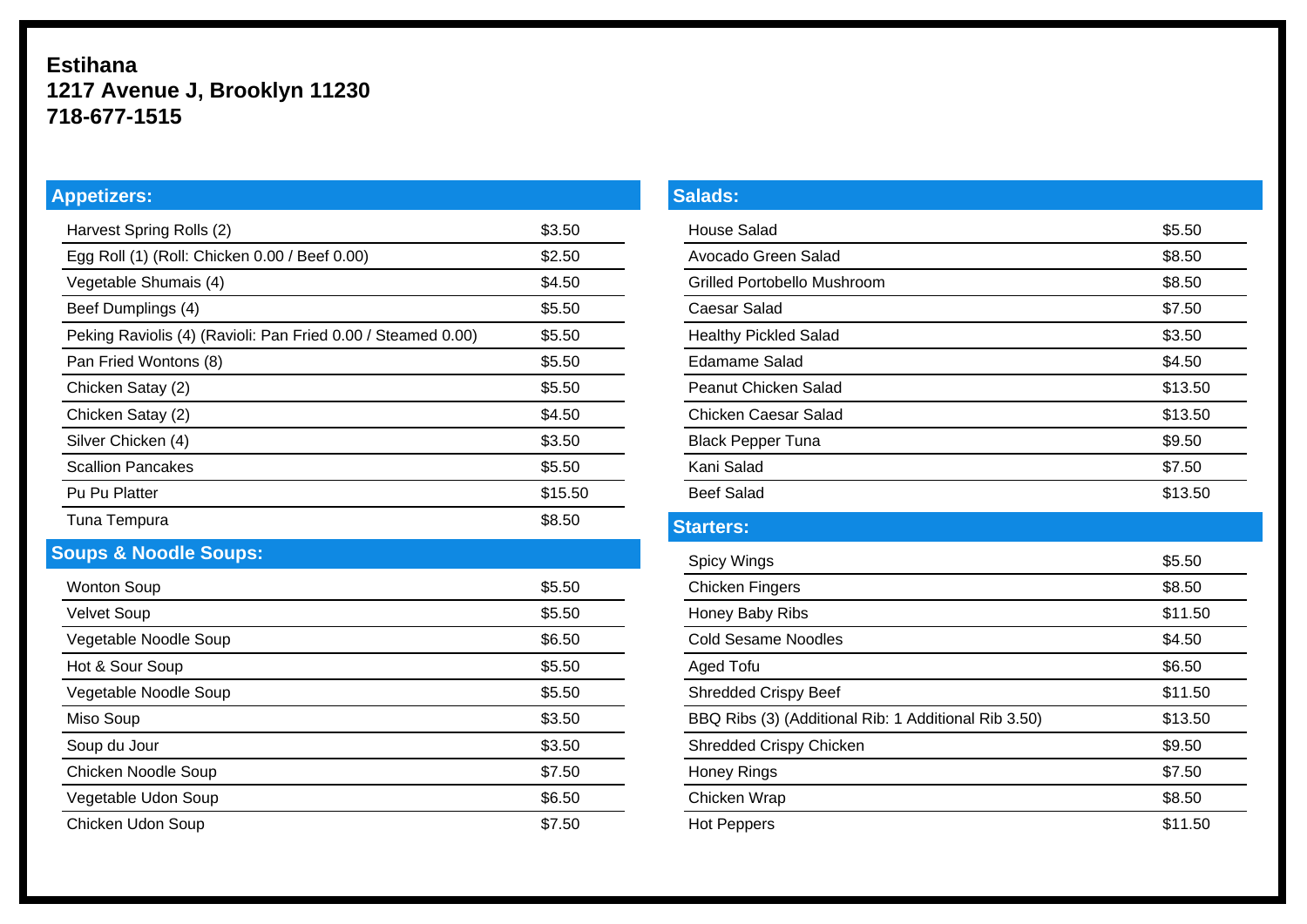#### **Noodles & More:**

| Angel Curry Noodle (Type: Chicken 0.00 / Beef 0.00)                             | \$14.50 |
|---------------------------------------------------------------------------------|---------|
| Sizzling Noodles (Type: Chicken 0.00 / Beef 0.00)                               | \$16.50 |
| Sizzling Yakiudon (Type: Chicken 0.00 / Beef 0.00)                              | \$16.50 |
| Pineapple Chicken Fried Rice                                                    | \$9.50  |
| House Special Lo Mein                                                           | \$14.50 |
| Penne Supreme                                                                   | \$13.50 |
| Lo Mein (Chicken or Beef: Chicken 0.00 / Beef 0.00)                             | \$14.50 |
| Dan Dan Noodles                                                                 | \$15.50 |
| <b>Chicken:</b>                                                                 |         |
| Paradise Chicken (Rice: White Rice 0.00 / Brown Rice 0.00)                      | \$16.50 |
| Home Style Chicken (Rice: White Rice 0.00 / Brown Rice 0.00)                    | \$16.50 |
| General Ming Chicken (Rice: White Rice 0.00 / Brown Rice<br>0.00)               | \$16.50 |
| Gomatori (Rice: White Rice 0.00 / Brown Rice 0.00)                              | \$16.50 |
| Thai Sweet & Sour Chicken (Rice: White Rice 0.00 / Brown<br>Rice 0.00)          | \$16.50 |
| Kung Pao Chicken (Rice: White Rice 0.00 / Brown Rice 0.00)                      | \$16.50 |
| Crazy Chicken (Rice: White Rice 0.00 / Brown Rice 0.00)                         | \$16.50 |
| Chi Chi Chicken (Rice: White Rice 0.00 / Brown Rice 0.00)                       | \$16.50 |
| Chicken Teriyaki (Rice: White Rice 0.00 / Brown Rice 0.00)                      | \$16.50 |
| Malaysian Chicken (Rice Choice: White Rice 0.00 / Brown Rice<br>0.00)           | \$16.50 |
| Vietnamese Ginger Chicken (Rice Choice: White Rice 0.00 /<br>Brown Rice 0.00)   | \$16.50 |
| Shredded Crispy Chicken (Rice Choice: White Rice 0.00 /<br>Brown Rice 0.00)     | \$16.50 |
| Chicken in Black Bean Sauce (Rice Choice: White Rice 0.00 /<br>Brown Rice 0.00) | \$16.50 |
| Chicken Sate (Rice Choice: White Rice 0.00 / Brown Rice<br>0.00)                | \$16.50 |

## **Beef:** Sizzling Black Pepper Steak (Rice: White Rice 0.00 / Brown \$16.50 Rice 0.00) Beef Sate (Rice: White Rice 0.00 / Brown Rice 0.00) \$18.50 Beef A La Szechuan (Rice: White Rice 0.00 / Brown Rice 0.00) \$18.50 Orange Beef (Rice: White Rice 0.00 / Brown Rice 0.00) \$18.50 Wok 'N' Beef (Rice: White Rice 0.00 / Brown Rice 0.00) \$18.50 Beef Teriyaki (Rice: White Rice 0.00 / Brown Rice 0.00) \$18.50 Shredded Crispy Beef (Rice Choice: White Rice 0.00 / Brown \$18.50 Rice 0.00) Chinese Pepper Steak (Rice Choice: White Rice 0.00 / Brown \$18.50 Rice 0.00) **Chef Recommendations:** Malaysian Chicken (Rice: White Rice 0.00 / Brown Rice 0.00) \$17.50 Marinated Baby Chicken (Rice: White Rice 0.00 / Brown Rice \$17.50 0.00) Chicken Black Bean Sauce (Rice: White Rice 0.00 / Brown \$17.50 Rice 0.00) Vietnamese Ginger Chicken (Rice: White Rice 0.00 / Brown \$17.50 Rice 0.00) Sesame Crusted Tuna (Rice: White Rice 0.00 / Brown Rice \$23.50 0.00) Vietnamese Striped Bass (Rice: White Rice 0.00 / Brown Rice \$19.50 0.00) Thai Special Steak (Rice: White Rice 0.00 / Brown Rice 0.00) \$21.50 Portobello Steak (Rice: White Rice 0.00 / Brown Rice 0.00) \$23.50 Garlic Steak (Rice: White Rice 0.00 / Brown Rice 0.00) \$21.50 Tenderloin Steak (Rice: White Rice 0.00 / Brown Rice 0.00) \$21.50 Chicken Sate (Rice: White Rice 0.00 / Brown Rice 0.00) \$16.50 Salmon Teriyaki (Rice: White Rice 0.00 / Brown Rice 0.00) \$18.50 Rib Steak Teriyaki (Rice Choice: White Rice 0.00 / Brown Rice \$23.50 0.00)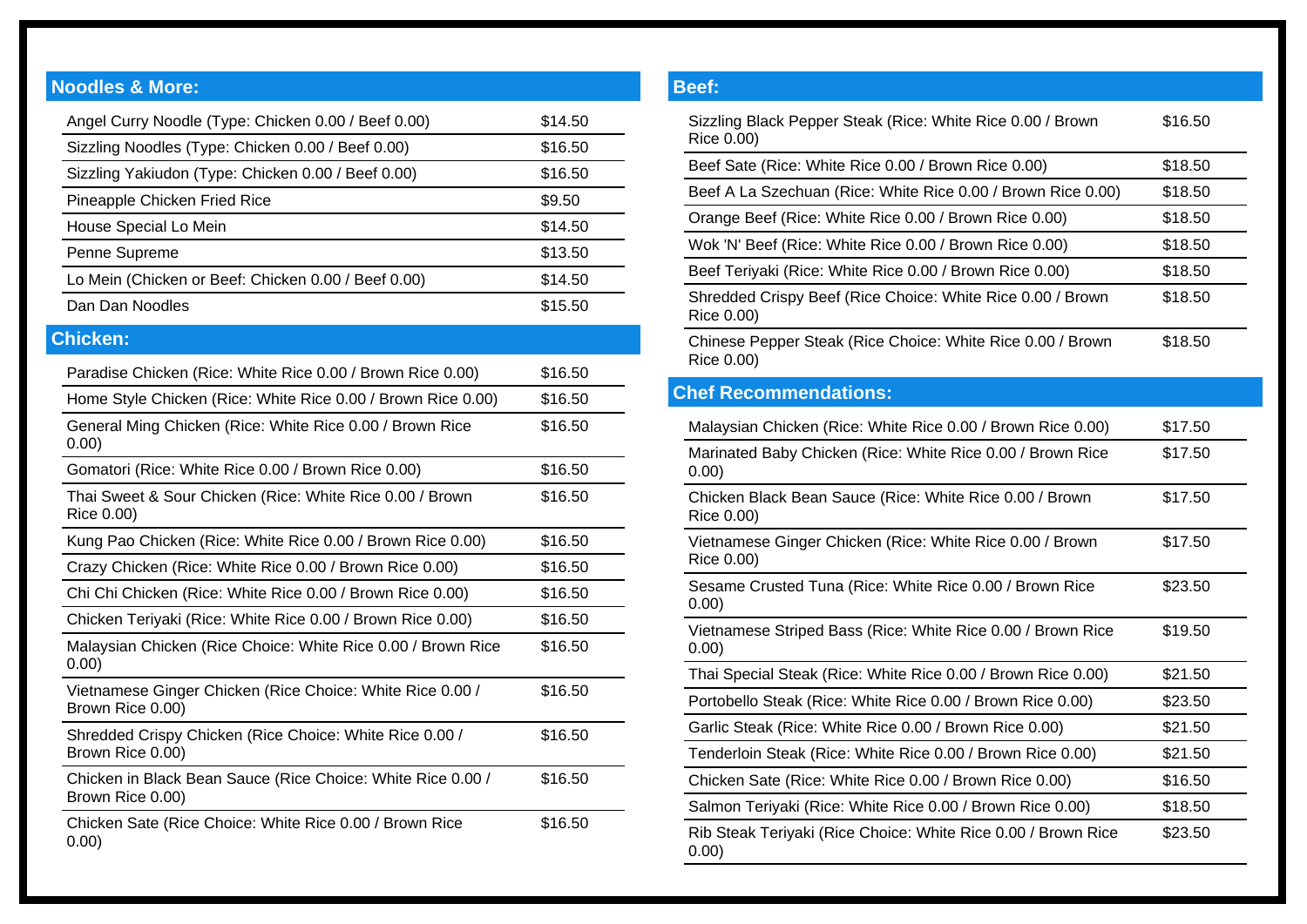| <b>Chef Recommendations:</b>                                                  |         |
|-------------------------------------------------------------------------------|---------|
| Black Pepper Steak (Rice Choice: White Rice 0.00 / Brown<br><b>Rice 0.00)</b> | \$23.50 |
| Sino Steak (Rice Choice: White Rice 0.00 / Brown Rice<br>0.00)                | \$23.50 |
| <b>Sushi - Chef Special Rolls:</b>                                            |         |
| California Roll (Extra: Avocado 0.50 / Wasabi 0.50 / Ginger<br>0.50)          | \$5.95  |
| Vegetable Roll (Extra: Wasabi 0.50 / Ginger 0.50 / Avocado<br>0.50)           | \$5.50  |
| Futo Maki (Extra: Avocado 0.50 / Ginger 0.50 / Wasabi 0.50)                   | \$5.50  |
| Mexican Roll (Extra: Wasabi 0.50 / Ginger 0.50 / Avocado<br>0.50)             | \$5.50  |
| Garden Roll (Extra: Wasabi 0.50 / Ginger 0.50 / Avocado 0.50)                 | \$5.50  |
| Philadelphia Roll (Extra: Wasabi 0.50 / Ginger 0.50 / Avocado<br>0.50)        | \$5.50  |
| Alaska Roll (Extra: Wasabi 0.50 / Avocado 0.50 / Ginger 0.50)                 | \$5.95  |
| Bagel Roll (Extra: Wasabi 0.50 / Ginger 0.50 / Avocado 0.50)                  | \$6.50  |
| Boston Roll (Extra: Wasabi 0.50 / Ginger 0.50 / Avocado 0.50)                 | \$6.50  |
| Atlantic Roll (Extra: Wasabi 0.50 / Ginger 0.50 / Avocado 0.50)               | \$5.50  |
| Thai Roll (Extra: Wasabi 0.50 / Ginger 0.50 / Avocado 0.50)                   | \$7.50  |
| Manhattan Roll (Extra: Wasabi 0.50 / Ginger 0.50 / Avocado<br>0.50)           | \$7.50  |
| Dynamite Roll (Extra: Wasabi 0.50 / Ginger 0.50 / Avocado<br>0.50)            | \$9.50  |
| Atomic Bomb (Extra: Wasabi 0.50 / Ginger 0.50 / Avocado<br>0.50)              | \$7.50  |
| Esti Roll (Extra: Wasabi 0.50 / Ginger 0.50 / Avocado 0.50)                   | \$7.50  |
| Green Rainbow (Extra: Avocado 0.50 / Wasabi 0.50 / Ginger<br>0.50)            | \$9.50  |
| Naruto Roll (Extra: Wasabi 0.50 / Ginger 0.50 / Avocado 0.50)                 | \$9.50  |
| Daikon Roll (Extra: Wasabi 0.50 / Ginger 0.50 / Avocado 0.50)                 | \$9.50  |

| <b>Sushi - Chef Special Rolls:</b>                                    |         |
|-----------------------------------------------------------------------|---------|
| Dancing Tuna (Extra: Wasabi 0.50 / Ginger 0.50 / Avocado<br>0.50)     | \$10.50 |
| Orange Alaska (Extra: Wasabi 0.50 / Ginger 0.50 / Avocado<br>0.50)    | \$10.50 |
| Dragon Roll (Extra: Wasabi 0.50 / Ginger 0.50 / Avocado<br>0.50)      | \$10.50 |
| <b>Rainbow Roll (Extra)</b>                                           | \$10.50 |
| Shanghai Roll (Extra: Wasabi 0.50 / Ginger 0.50 / Avocado<br>0.50)    | \$10.50 |
| Tokyo Roll (Extra: Wasabi 0.50 / Ginger 0.50 / Avocado<br>0.50)       | \$12.50 |
| Green Dragon (Extra: Wasabi 0.50 / Ginger 0.50 / Avocado<br>0.50)     | \$10.50 |
| Red Dragon (Extra: Wasabi 0.50 / Ginger 0.50 / Avocado<br>0.50)       | \$10.50 |
| Avenue J Roll (Extra: Wasabi 0.50 / Ginger 0.50 / Avocado<br>0.50)    | \$12.50 |
| Sashimi Maki (Extra: Wasabi 0.50 / Ginger 0.50 / Avocado<br>0.50)     | \$14.50 |
| Butterfly (Extra: Wasabi 0.50 / Ginger 0.50 / Avocado 0.50)           | \$9.50  |
| <b>Tropical Roll (Extra)</b>                                          | \$10.50 |
| Tiger Roll (Extra: Wasabi 0.50 / Ginger 0.50 / Avocado 0.50)          | \$10.50 |
| Angel Flower (Extra: Wasabi 0.50 / Ginger 0.50 / Avocado<br>0.50)     | \$13.50 |
| Spicy California (Extra: Wasabi 0.50 / Ginger 0.50 /<br>Avocado 0.50) | \$10.50 |
| <b>Sushi A La Carte:</b>                                              |         |
| Nigiri (Per piece)                                                    | \$2.25  |
| <b>From the Sushi Bar:</b>                                            |         |
|                                                                       |         |